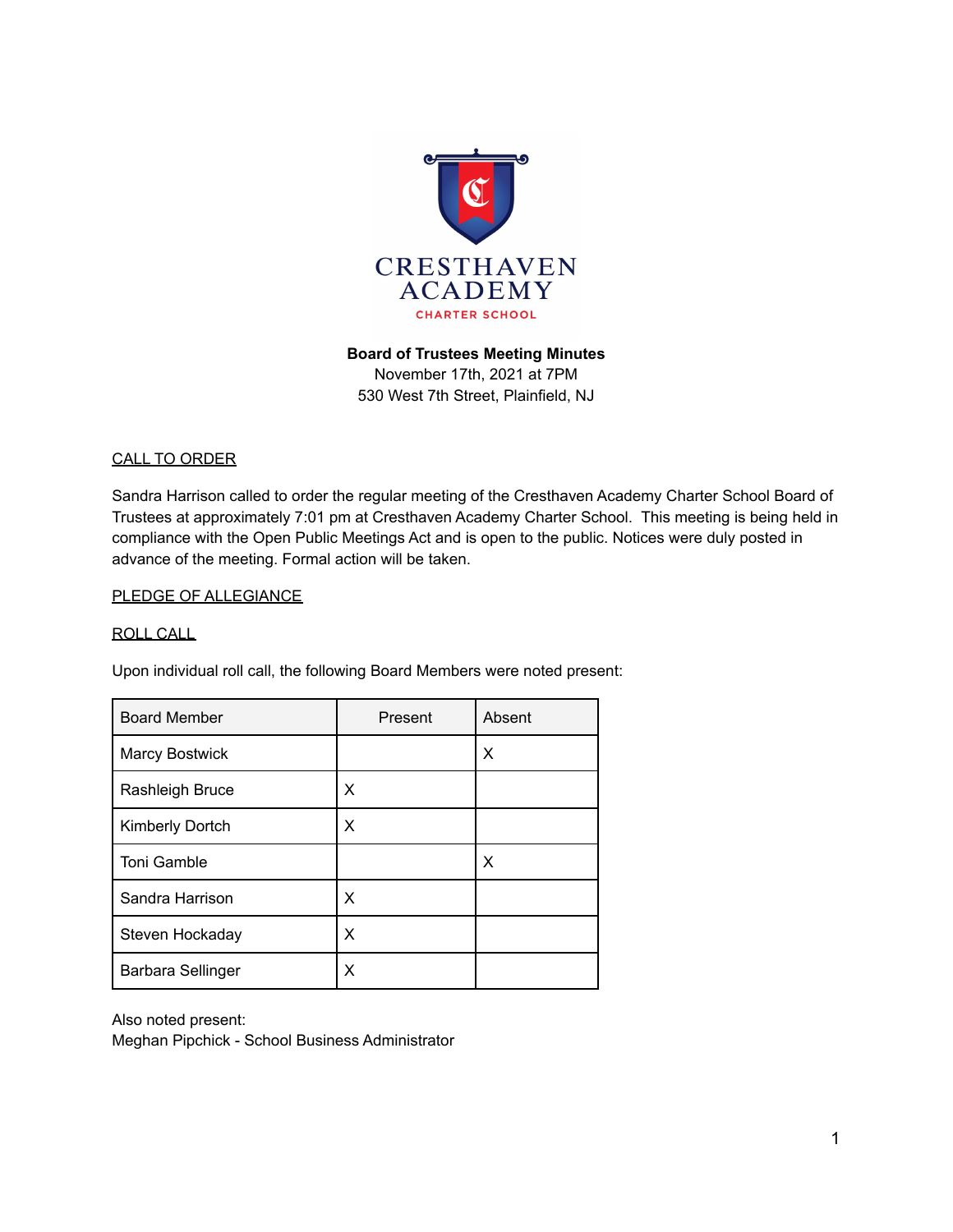# READING OF MISSION STATEMENT

Cresthaven Academy Charter School exists to provide a comprehensive education to our scholars that develops the whole child through academic excellence, physical wellness, emotional health, and character enrichment.

### APPROVAL OF MINUTES FROM PRIOR MONTH

#### **RESOLVED: APPROVAL October 27th, 2021 Minutes**

| <b>Board Member</b>      | <b>Motion</b> | <b>Yes</b> | <b>No</b> | <b>Abstain</b> | <b>Absent</b> |
|--------------------------|---------------|------------|-----------|----------------|---------------|
| <b>Marcy Bostwick</b>    |               |            |           |                | X             |
| Rashleigh Bruce          |               | X          |           |                |               |
| Kimberly Dortch          | 2             | X          |           |                |               |
| Toni Gamble              |               |            |           |                | X             |
| Sandra Harrison          |               | X          |           |                |               |
| Steven Hockaday          |               | X          |           |                |               |
| <b>Barbara Sellinger</b> |               | X          |           |                |               |

### **RESOLVED: APPROVAL November 10th, 2021 Special Meeting Minutes**

| <b>Board Member</b>      | <b>Motion</b> | <b>Yes</b> | <b>No</b> | <b>Abstain</b> | <b>Absent</b> |
|--------------------------|---------------|------------|-----------|----------------|---------------|
| Marcy Bostwick           |               |            |           |                | X             |
| Rashleigh Bruce          | 2             | X          |           |                |               |
| Kimberly Dortch          |               | х          |           |                |               |
| Toni Gamble              |               |            |           |                | X             |
| Sandra Harrison          |               | X          |           |                |               |
| Steven Hockaday          |               | X          |           |                |               |
| <b>Barbara Sellinger</b> |               | X          |           |                |               |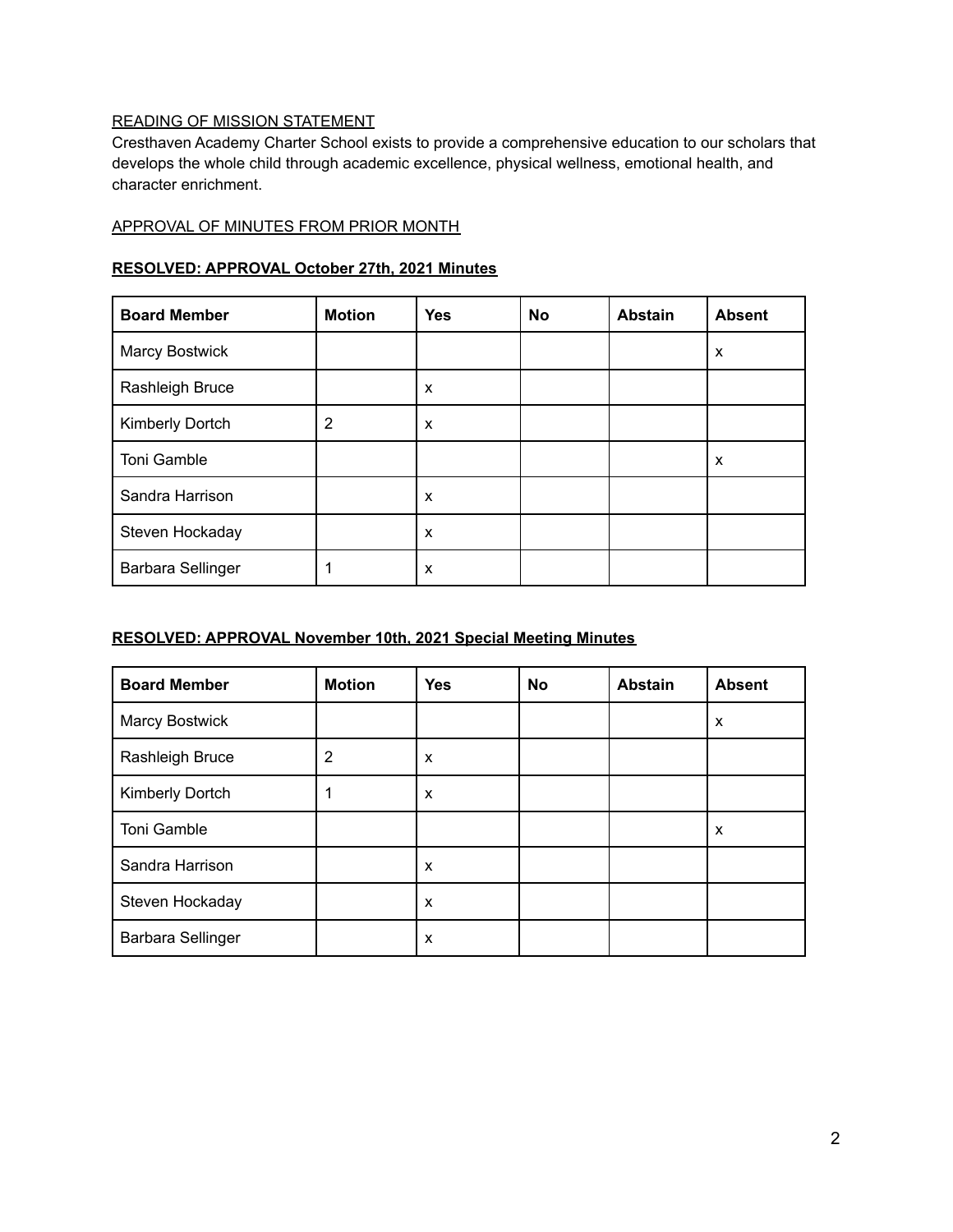# STATE OF THE SCHOOL REPORT

CHARTER SCHOOL

Board Meeting - November 17, 2021

#### STUDENT TRANSFERS IN 2021-22

|                                            | Sept           | Oct         | <b>Nov</b>   | Dec      | Jan          | Feb      | Mar          | Apr      | May            | June     | July/Aug     | Total        |
|--------------------------------------------|----------------|-------------|--------------|----------|--------------|----------|--------------|----------|----------------|----------|--------------|--------------|
| Κ                                          | $\overline{2}$ | $\mathbf 0$ | $\mathbf{O}$ | 0        | $\mathbf{0}$ | 0        | $\mathbf{0}$ | 0        | $\overline{0}$ | 0        | $\mathbf{0}$ | 2            |
| 1st                                        |                | $\mathbf 0$ | $\mathbf 0$  | 0        | $\mathbf 0$  | 0        | $\mathbf{0}$ | 0        | $\mathbf 0$    | 0        | $\mathbf 0$  |              |
| 2 <sub>nd</sub>                            | $\mathbf{0}$   | $\mathbf 0$ | $\mathbf{O}$ | 0        | $\mathbf{O}$ | 0        | $\Omega$     | 0        | $\overline{0}$ | 0        | $\mathbf{0}$ | $\mathbf{0}$ |
| 3rd                                        |                | $\mathbf 0$ |              | 0        | $\mathbf{0}$ | 0        | $\mathbf{0}$ | 0        | $\overline{0}$ | 0        | $\mathbf{0}$ | 2            |
| 4th                                        |                |             | $\Omega$     | 0        | $\Omega$     | $\Omega$ | $\mathbf{0}$ | 0        | $\mathbf 0$    | 0        | $\Omega$     | 2            |
| 5th                                        | $\overline{2}$ | $\Omega$    | $\Omega$     | $\Omega$ | $\Omega$     | $\Omega$ | $\Omega$     | $\Omega$ | $\Omega$       | $\Omega$ | $\Omega$     | 2            |
| Total # of Transferred Scholars in 2021-22 |                |             |              |          |              |          |              | 9        |                |          |              |              |

#### **STUDENT ENROLLMENT**

|                    | <b>Fully Enrolled</b> | <b>Fully Enrolled</b> | <b>Fully Enrolled</b> | <b>Fully Enrolled</b> | <b>Fully Enrolled</b> | <b>Fully Enrolled</b> |
|--------------------|-----------------------|-----------------------|-----------------------|-----------------------|-----------------------|-----------------------|
|                    | Kindergarten          | <b>1st Grade</b>      | 2nd Grade             | 3rd Grade             | 4th Grade             | 5th Grade             |
|                    | <b>Students</b>       | <b>Students</b>       | <b>Students</b>       | <b>Students</b>       | <b>Students</b>       | <b>Students</b>       |
| 100%<br>Enrollment | 76                    | 77                    | 78                    | 77                    | 76                    | 75                    |
| Waitlist #s        | 89                    | 73                    | 79                    | 65                    | 39                    | 19                    |
|                    | (In-District)         | (In-District)         | (In-District)         | (In-District)         | (In-District)         | (In-District)         |

|                           | <b>PREPARING FOR GRADE 6</b>        | <b>WHOLE CHILD</b><br><b>APPROACH</b>                | <b>COMMUNITY &amp; FAMILY</b><br><b>ENGAGEMENT</b> |
|---------------------------|-------------------------------------|------------------------------------------------------|----------------------------------------------------|
| Curriculum<br>Development | <b>Facilities &amp; COs</b>         | Gr. $4 & 5$<br><b>Health Education</b>               | Covid Vaccination<br>Clinic (ages $5+$ )           |
| Staff<br>Retention        | <b>Job Descriptions</b><br>& Hiring | Gr. K-5 Child Assault<br>Prevention<br>(CAP) Program | CACS<br>12/6/21 & 1/10/22                          |

# BOARD PRESIDENT'S REPORT

- You have until 12/28 to join the NJSBA workshop
- Enhance your development as a board member

#### SBA REPORT

*Financial*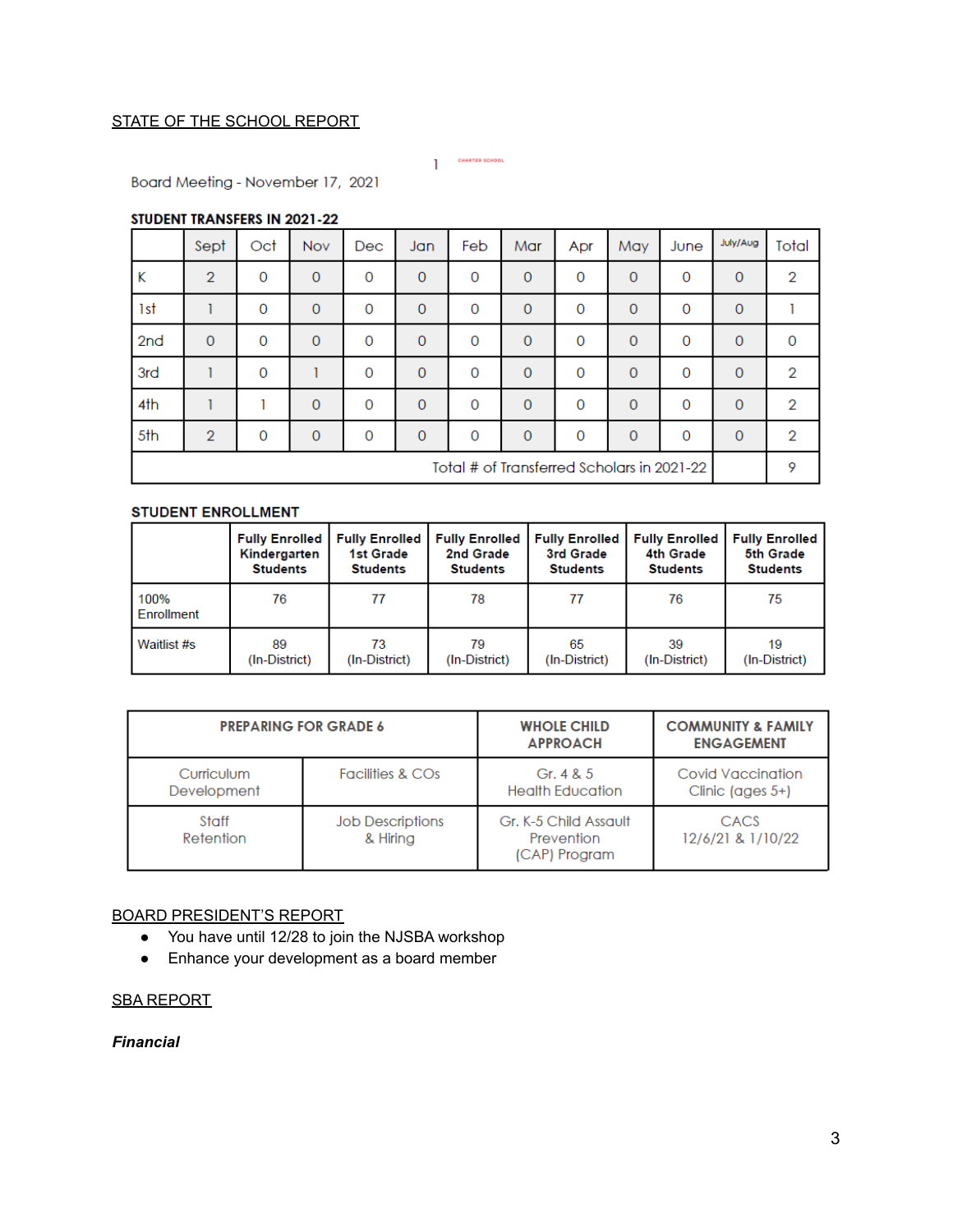**Example 3** Business accounts<sup>a</sup>

| <b>Agency - 6538</b><br><b>Quick View</b>                                       | \$56,620.00    |
|---------------------------------------------------------------------------------|----------------|
| Food Program - 6525<br><b>Quick View</b>                                        | \$51,362.69    |
| General Operating Fund - 6509<br><b>Quick View</b><br>Your business card offer! | \$1,853,991.66 |
| Payroll - 6512<br><b>Quick View</b>                                             | \$4,099.16     |
| <b>Business Advantage Sav - 4508</b><br><b>Quick View</b>                       | \$34,641.14    |

### *Operations*

#### *Facilities*

- Spoke to City of Plainfield to review CO
- CO for 526-530 West 7th Street = 917 people

#### *Human Resources*

● Still trying to fill vacancies

# **Items Requiring Board of Trustees Votes**

*A. FINANCE*

#### **RESOLVED: BOARD OF TRUSTEES RESOLUTION # 2021-11-01B Bills list**

The Board of Trustees of Cresthaven Academy Charter School approves the following bills list. See Appendix A.

| <b>Bills List</b> | <b>Total by Fund</b> |
|-------------------|----------------------|
| l Fund 10         | 144,458.12           |
| Fund 20           | 48,615.74            |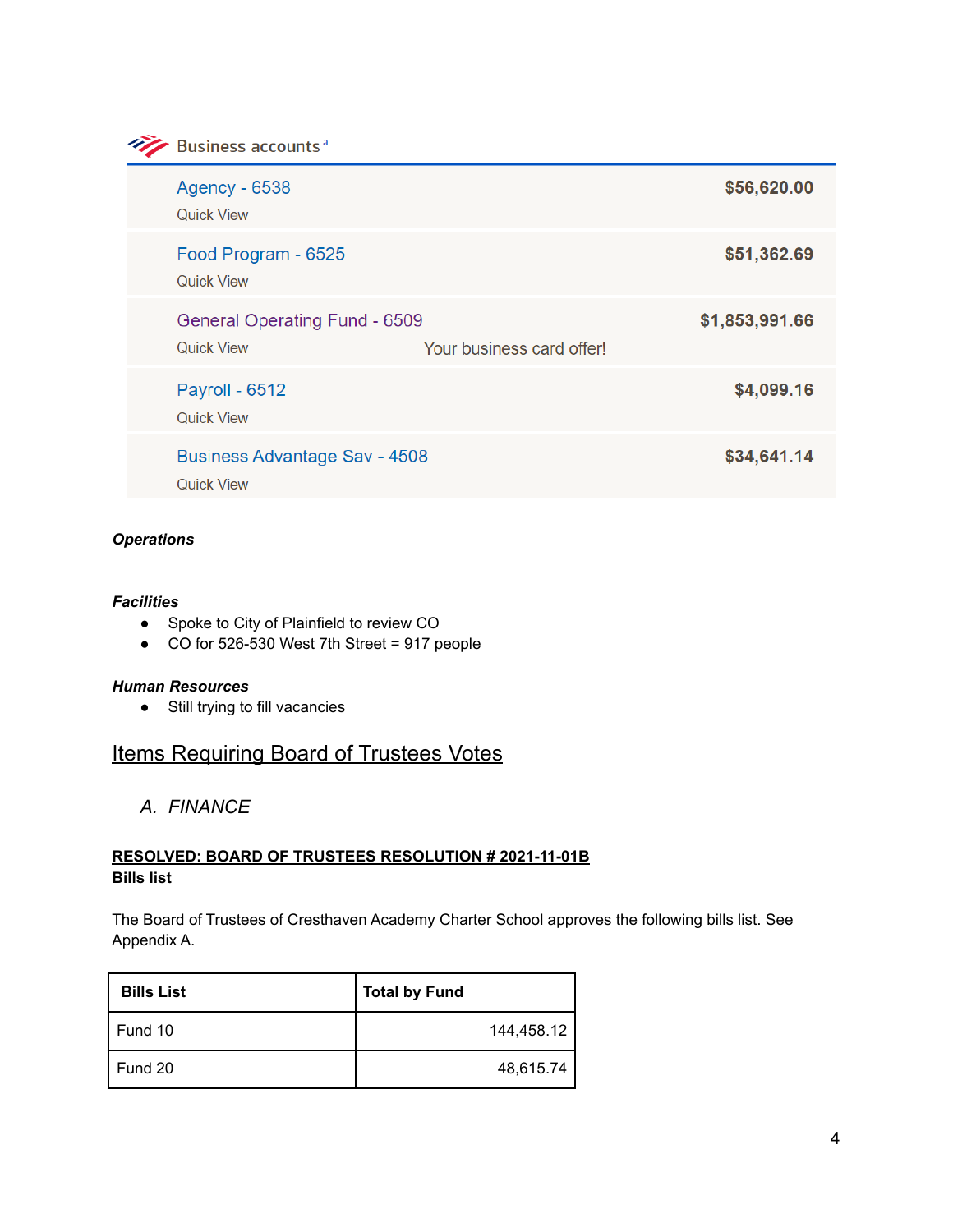| Fund 60 | 31,222.95  |
|---------|------------|
| TOTAL   | 224,296.81 |

#### **RESOLVED: BOARD OF TRUSTEES RESOLUTION # 2021-11-02 Payroll Expenses**

The Board of Trustees of Cresthaven Academy Charter School resolves to approve the payroll expenses for October/November/December 2021.

10/31/2021 = \$167,087.62 (Gross Pay) + \$12,757.76 (Employer Taxes) 11/15/2021 = \$164,492.29 (Gross Pay) + \$12,553.62 (Employer Taxes) 11/30/2021 = \$180,000 (Estimated) 12/15/2021 = \$180,000 (Estimated)

# **RESOLVED: BOARD OF TRUSTEES RESOLUTION # 2021-11-03 Board Secretary's Reports**

The Board of Trustees of Cresthaven Academy Charter School resolves to approve the unaudited Board Secretary's Reports for July and August. See Appendix A.

# **RESOLVED: BOARD OF TRUSTEES RESOLUTION # 2021-11-04 Treasurer's Report**

The Board of Trustees of Cresthaven Academy Charter School resolves to approve the unaudited Treasurer's Reports for July and August. See Appendix A.

| <b>Board Member</b> | <b>Motion</b> | <b>Yes</b> | No | <b>Abstain</b> | <b>Absent</b> |
|---------------------|---------------|------------|----|----------------|---------------|
| Marcy Bostwick      |               |            |    |                | X             |
| Rashleigh Bruce     |               | X          |    |                |               |
| Kimberly Dortch     | 2             | X          |    |                |               |
| Toni Gamble         |               |            |    |                | X             |
| Sandra Harrison     |               | X          |    |                |               |
| Steven Hockaday     |               |            |    |                | X             |
| Barbara Sellinger   |               | X          |    |                |               |

# *B. POLICIES, MANUALS, REGULATIONS, AND BYLAWS*

# **RESOLVED: BOARD OF TRUSTEES RESOLUTION # 2021-11-05**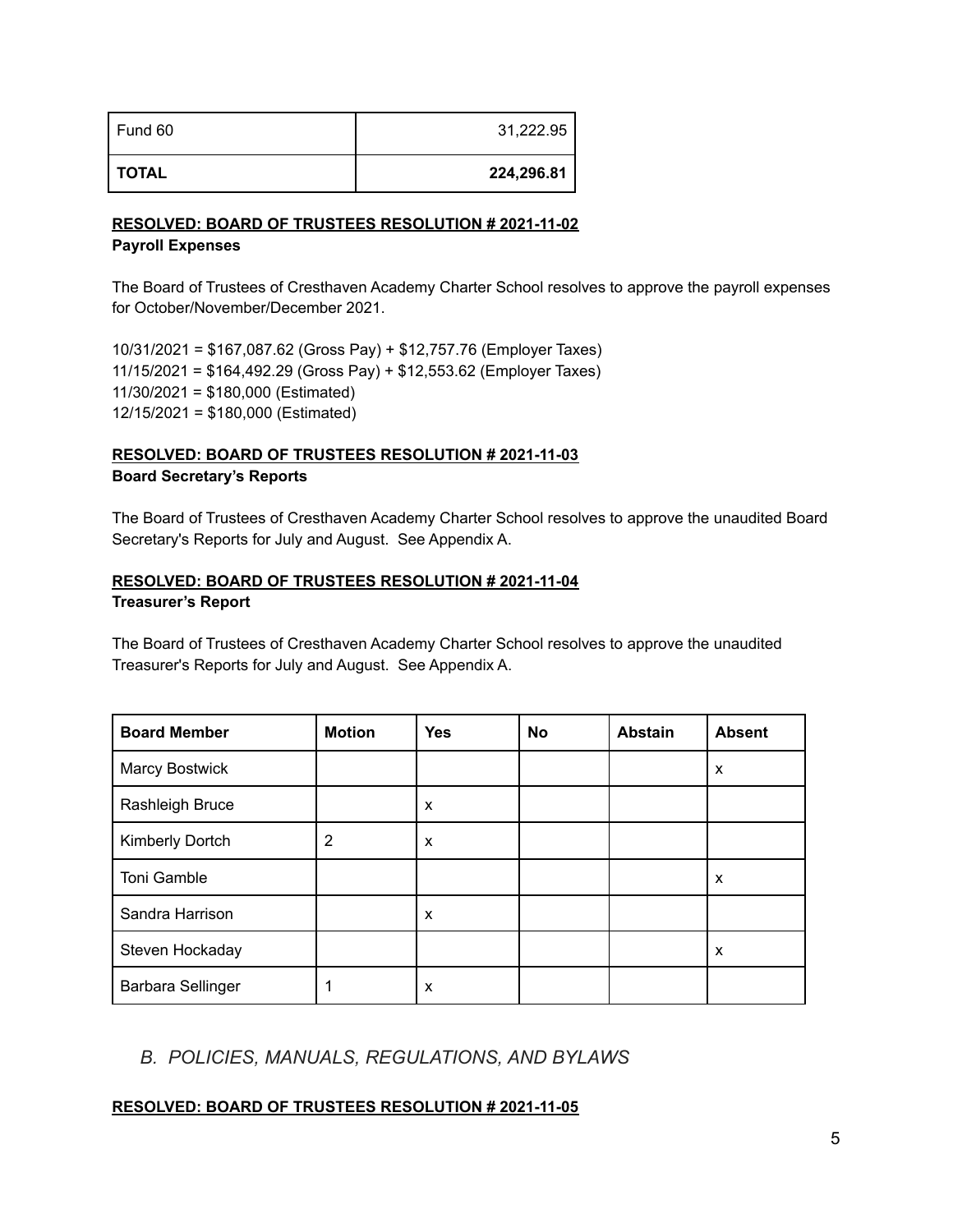# **Gifted and Talented Policy**

The Board of Trustees of Cresthaven Academy Charter School resolves to approve a Gifted and Talented policy. See Appendix B.

| <b>Board Member</b>   | <b>Motion</b> | <b>Yes</b> | <b>No</b> | <b>Abstain</b> | <b>Absent</b> |
|-----------------------|---------------|------------|-----------|----------------|---------------|
| <b>Marcy Bostwick</b> |               |            |           |                | X             |
| Rashleigh Bruce       |               | X          |           |                |               |
| Kimberly Dortch       |               | X          |           |                |               |
| Toni Gamble           |               |            |           |                | X             |
| Sandra Harrison       |               | X          |           |                |               |
| Steven Hockaday       |               | X          |           |                |               |
| Barbara Sellinger     | 2             | X          |           |                |               |

# *C. HUMAN RESOURCES*

# **RESOLVED: BOARD OF TRUSTEES RESOLUTION # 2021-11-06 Employee Resignation**

The Board of Trustees of Cresthaven Academy Charter School resolves to approve the following resignation:

| <b>Employee</b> | <b>Position</b>                  | <b>Effective Date</b> |
|-----------------|----------------------------------|-----------------------|
| Meghan Pirri    | <b>General Education Teacher</b> | 11/01/2021            |

## **RESOLVED: BOARD OF TRUSTEES RESOLUTION # 2021-11-07 Employee Leave of Absence**

The Board of Trustees of Cresthaven Academy Charter School resolves to approve the following FMLA leave of absence:

| <b>Employee</b>   | <b>Position</b>                  | <b>Effective Dates</b>  |  |  |
|-------------------|----------------------------------|-------------------------|--|--|
| Esmeralda Alcazar | <b>Special Education Teacher</b> | 11/01/2021 - 01/24/2021 |  |  |

### **RESOLVED: BOARD OF TRUSTEES RESOLUTION # 2021-11-08**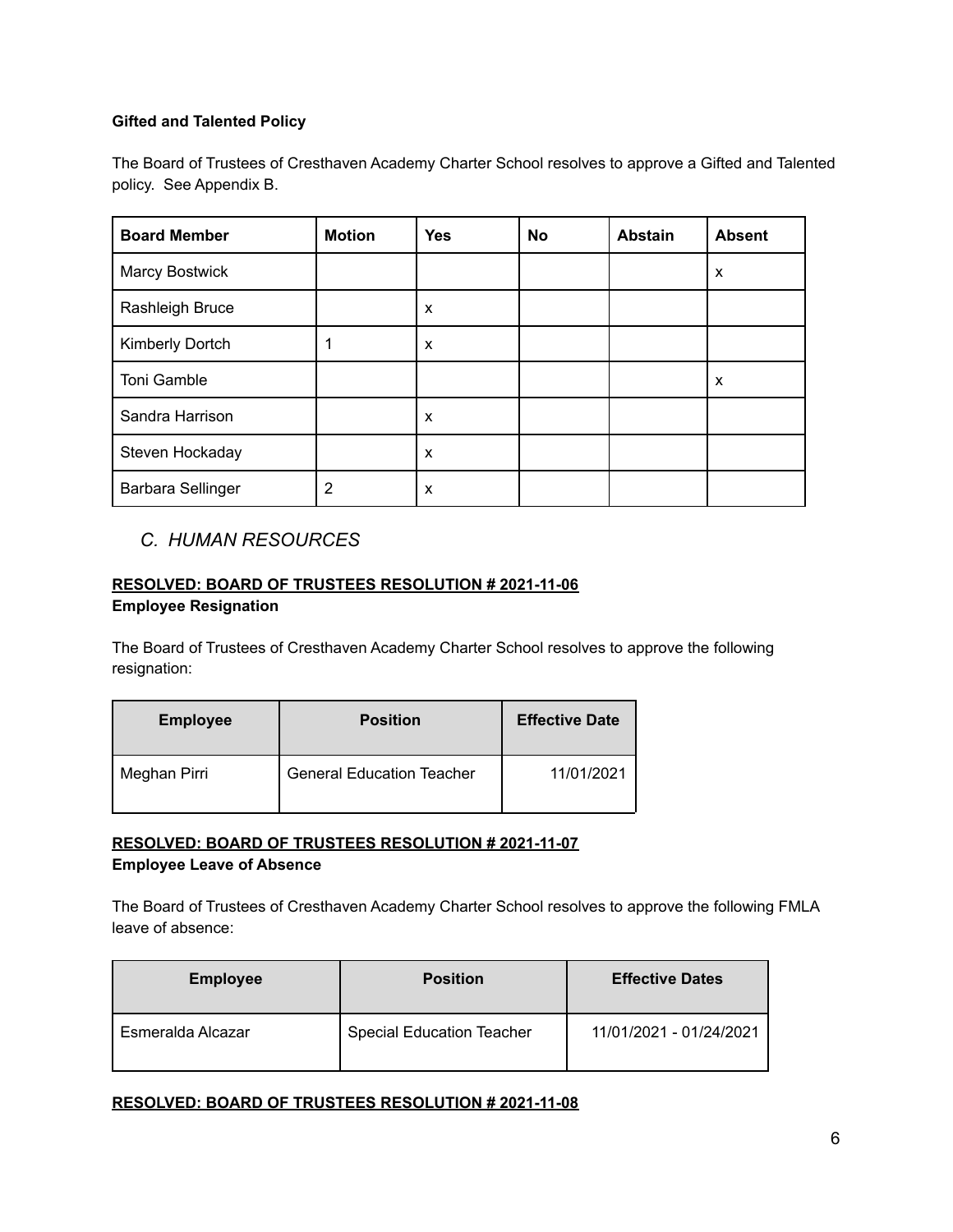## **Employee Separation**

The Board of Trustees of Cresthaven Academy Charter School resolves to approve the following employee separation.

| <b>Employee</b> | <b>Position</b>                  | <b>Effective Date</b> |  |  |
|-----------------|----------------------------------|-----------------------|--|--|
| Neha Punjani    | <b>General Education Teacher</b> | 12/31/2021            |  |  |

#### **RESOLVED: BOARD OF TRUSTEES RESOLUTION # 2021-11-09 New Hires**

The Board of Trustees of Cresthaven Academy Charter School resolves to approve the following new hires. See Appendix C.

| <b>Employee</b>       | <b>Position</b>                  | <b>Salary</b>       | <b>Effective Date</b> |  |
|-----------------------|----------------------------------|---------------------|-----------------------|--|
| Natalie Lopez         | <b>General Education Teacher</b> | $$52,000 - $56,000$ | 11/15/2021            |  |
| <b>Megan Conneely</b> | <b>General Education Teacher</b> | $$52,000 -$         | 12/1/2021             |  |

# **RESOLVED: BOARD OF TRUSTEES RESOLUTION # 2021-11-10 Hourly Contract**

The Board of Trustees of Cresthaven Academy Charter School resolves to approve the following hourly contract for work completed above and beyond contractual assignments. All eligible hours will be pre-approved by the Executive Director.

| <b>Employee</b> | <b>Position</b> | <b>Salary</b> | <b>Effective Date</b> |  |
|-----------------|-----------------|---------------|-----------------------|--|
| Danielle Malysa | Social Worker   | \$40/hour     | 10/1/2021             |  |

# **RESOLVED: BOARD OF TRUSTEES RESOLUTION # 2021-11-11 Employee Stipend**

The Board of Trustees of Cresthaven Academy Charter School resolves to approve a \$1500 stipend for each employee due to the extra work needed to operate a school during the COVID pandemic. Examples include: overseeing breakfast, lunch, and recess in classrooms, contact tracing, communicating with families, coordinating COVID testing for staff, and updating systems and routines based on CDC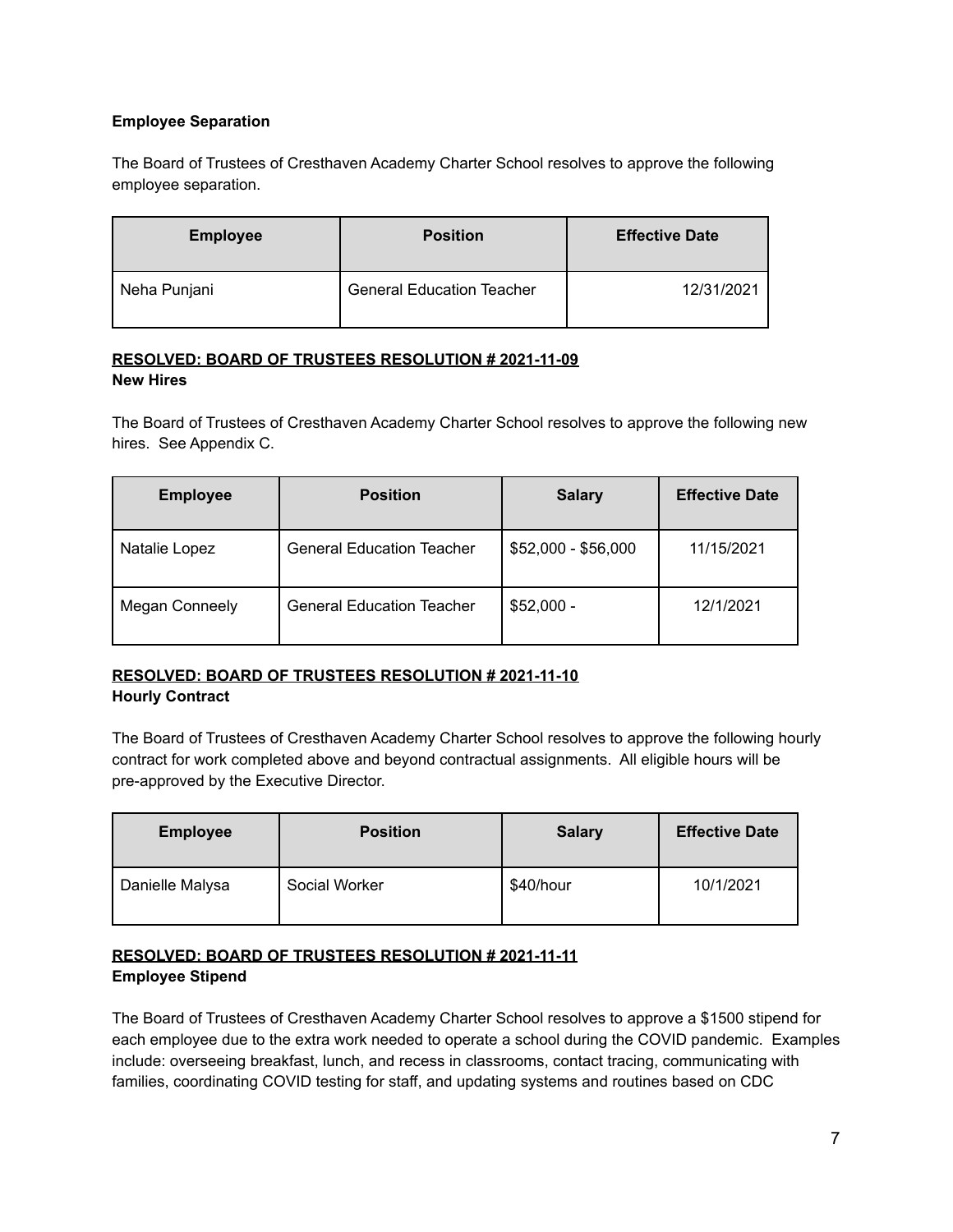guidelines. Additionally, this stipend serves as a retention strategy to keep staff employed. This will be paid using ARP ESSER funds.

| <b>Board Member</b> | <b>Motion</b> | <b>Yes</b> | <b>No</b> | <b>Abstain</b> | <b>Absent</b> |
|---------------------|---------------|------------|-----------|----------------|---------------|
| Marcy Bostwick      |               |            |           |                | X             |
| Rashleigh Bruce     |               | X          |           |                |               |
| Kimberly Dortch     |               | X          |           |                |               |
| Toni Gamble         |               |            |           |                | X             |
| Sandra Harrison     |               | X          |           |                |               |
| Steven Hockaday     |               | X          |           |                |               |
| Barbara Sellinger   | 2             | X          |           |                |               |

*D. OTHER*

## **RESOLVED: RESOLVED:BOARD OF TRUSTEES RESOLUTION # 2021-11-12 Plan for Virtual or Remote Instruction**

The Board of Trustees of Cresthaven Academy Charter School resolves to approve the Plan for Virtual or Remote Instruction. See Appendix D.

| <b>Board Member</b>      | <b>Motion</b> | <b>Yes</b> | <b>No</b> | <b>Abstain</b> | <b>Absent</b> |
|--------------------------|---------------|------------|-----------|----------------|---------------|
| <b>Marcy Bostwick</b>    |               | X          |           |                |               |
| Rashleigh Bruce          |               | X          |           |                |               |
| Kimberly Dortch          |               | X          |           |                |               |
| Toni Gamble              |               |            |           |                | X             |
| Sandra Harrison          |               | X          |           |                |               |
| Steven Hockaday          |               |            |           |                | X             |
| <b>Barbara Sellinger</b> | 2             | X          |           |                |               |

# OLD BUSINESS

#### NEW BUSINESS

PUBLIC PORTION